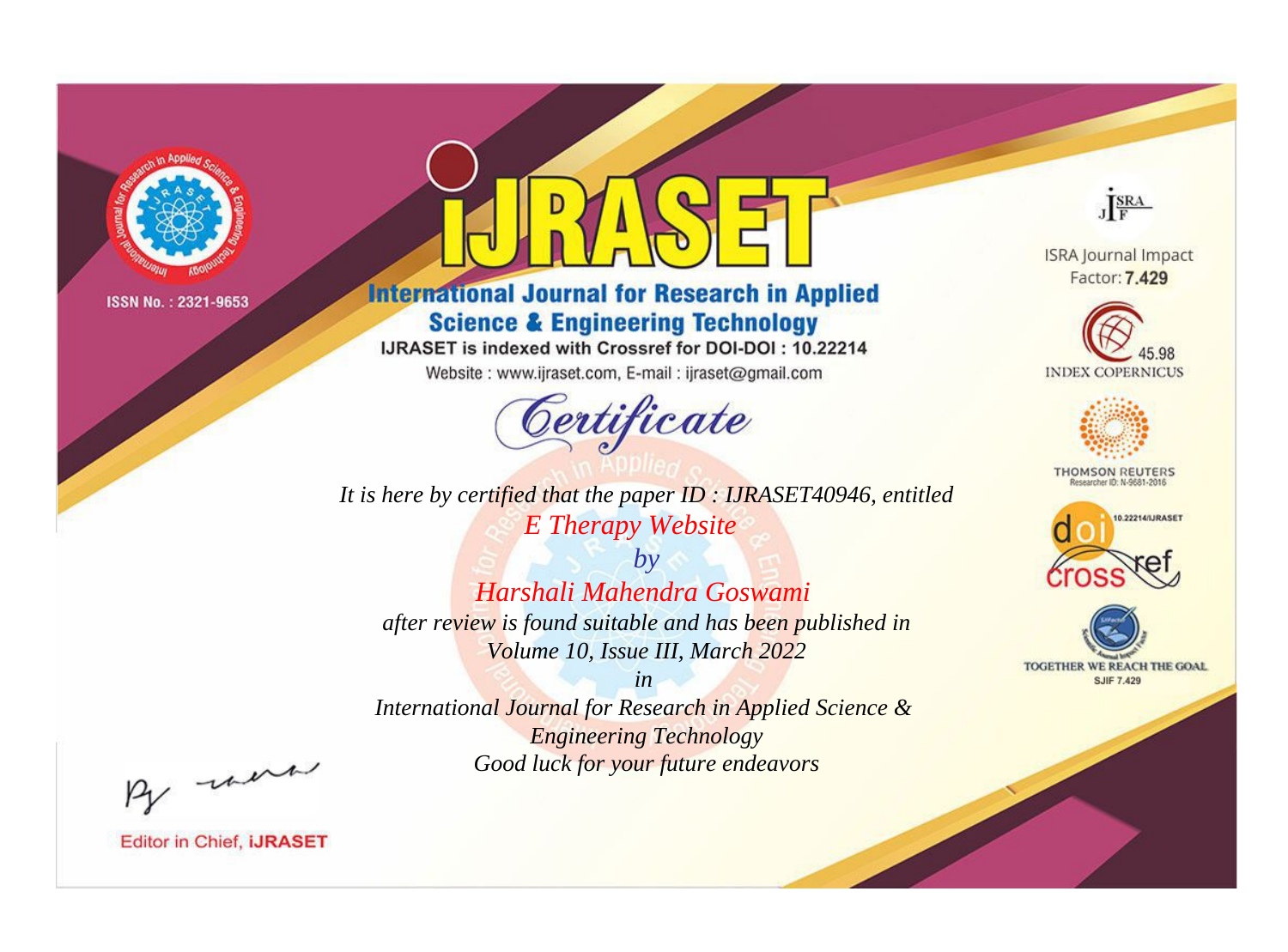

# **International Journal for Research in Applied Science & Engineering Technology**

IJRASET is indexed with Crossref for DOI-DOI: 10.22214

Website: www.ijraset.com, E-mail: ijraset@gmail.com



JERA

**ISRA Journal Impact** Factor: 7.429





**THOMSON REUTERS** 



TOGETHER WE REACH THE GOAL **SJIF 7.429** 

*It is here by certified that the paper ID : IJRASET40946, entitled E Therapy Website*

*by Rutuja Ranjit Kathapurkar after review is found suitable and has been published in Volume 10, Issue III, March 2022*

*in* 

*International Journal for Research in Applied Science & Engineering Technology Good luck for your future endeavors*

By morn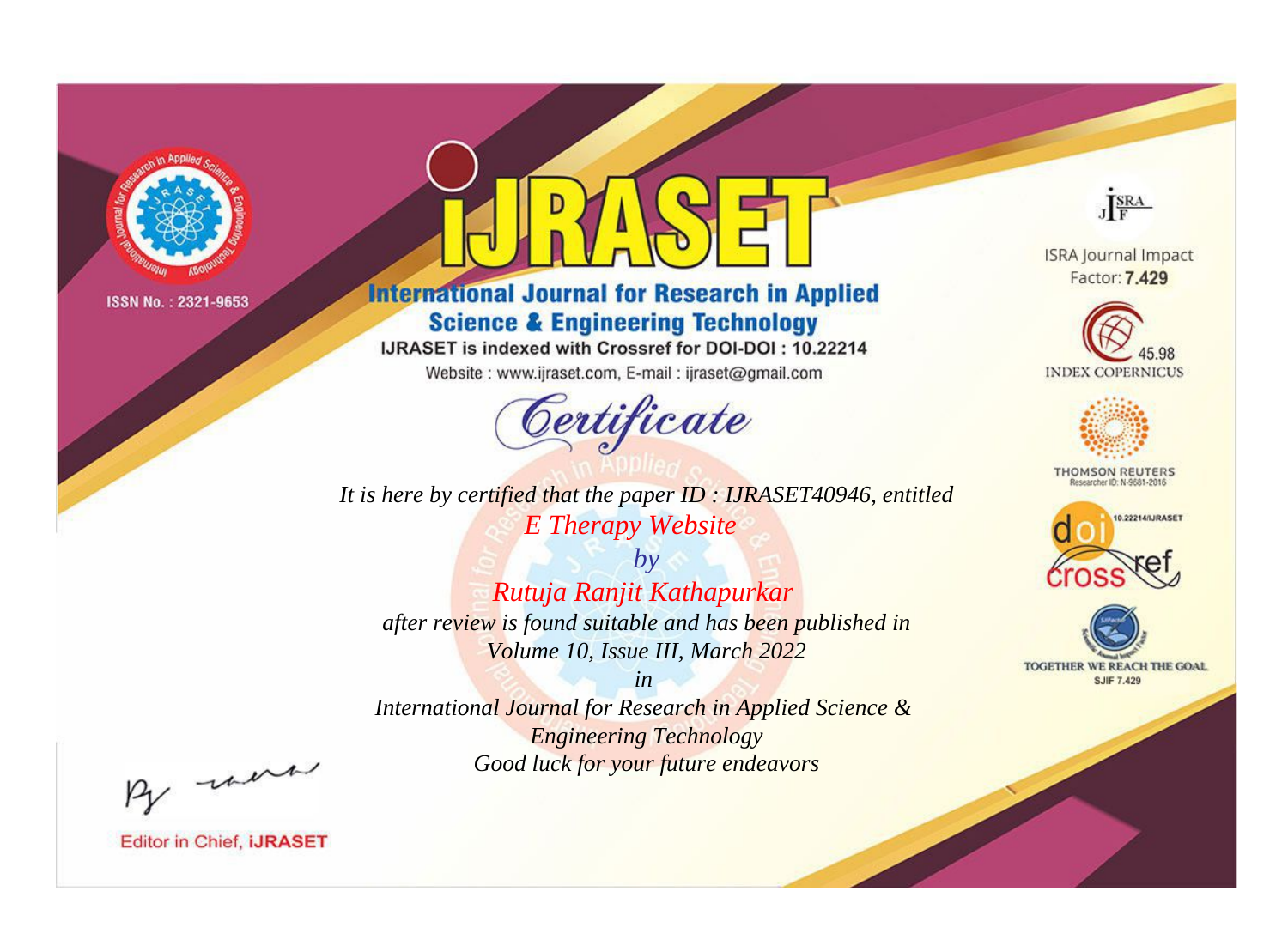

# **International Journal for Research in Applied Science & Engineering Technology**

IJRASET is indexed with Crossref for DOI-DOI: 10.22214

Website: www.ijraset.com, E-mail: ijraset@gmail.com



JERA

**ISRA Journal Impact** Factor: 7.429





**THOMSON REUTERS** 



TOGETHER WE REACH THE GOAL **SJIF 7.429** 

*It is here by certified that the paper ID : IJRASET40946, entitled E Therapy Website*

*by Swarangi Sanjay Magare after review is found suitable and has been published in Volume 10, Issue III, March 2022*

*in* 

*International Journal for Research in Applied Science & Engineering Technology Good luck for your future endeavors*

By morn